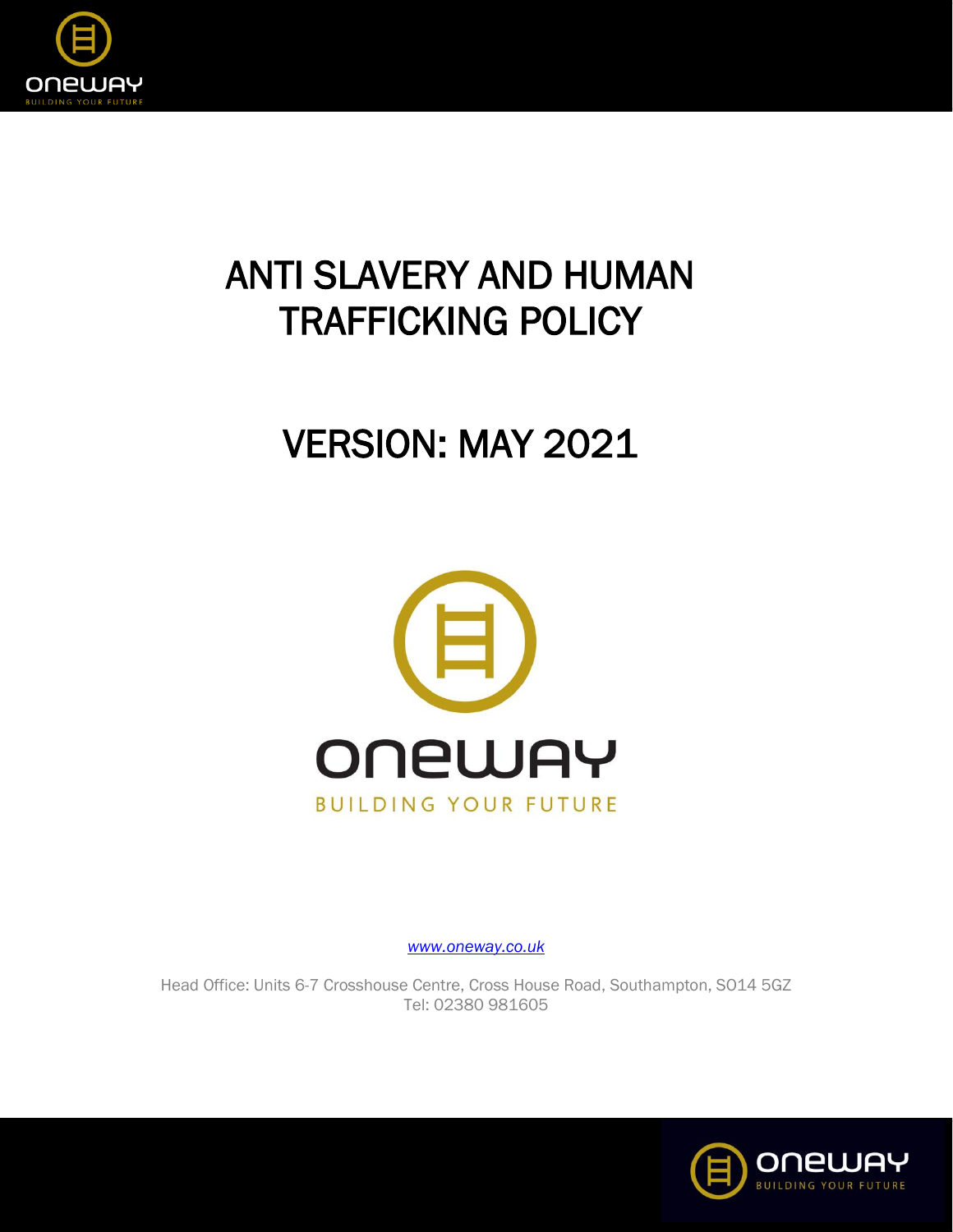

# Anti-Slavery and Human Trafficking Policy

#### 1. Policy statement

- 1.1 Modern slavery is a crime and a violation of fundamental human rights. It takes various forms, such as slavery, servitude, forced and compulsory labour and human trafficking, all of which have in common the deprivation of a person's liberty by another in order to exploit them for personal or commercial gain. We have a zero-tolerance approach to modern slavery and we are committed to acting ethically and with integrity in all our business dealings and relationships and to implementing and enforcing effective systems and controls to ensure modern slavery is not taking place anywhere in our own business or in any of our supply chains.
- 1.2 We are also committed to ensuring there is transparency in our own business and in our approach to tackling modern slavery throughout our supply chains, consistent with our disclosure obligations under the Modern Slavery Act 2015. We expect the same high standards from all of our contractors, suppliers and other business partners, and as part of our contracting processes, we include specific prohibitions against the use of forced, compulsory or trafficked labour, or anyone held in slavery or servitude, whether adults or children, and we expect that our suppliers will hold their own suppliers to the same high standards.
- 1.3 This policy applies to all persons working for us or on our behalf in any capacity, including employees at all levels, directors, officers, agency workers, seconded workers, volunteers, interns, agents, contractors, external consultants, third-party representatives and business partners.
- 1.4 This policy does not form part of any employee's contract of employment and we may amend it at any time.

#### 2. Responsibility for the policy

- 2.1 The board of directors has overall responsibility for ensuring this policy complies with our legal and ethical obligations, and that all those under our control comply with it.
- 2.2 The Office Managers, Billing Managers and Team Leaders have primary and day-to-day responsibility for implementing this policy, monitoring its use and effectiveness, dealing with any queries about it, and auditing internal control systems and procedures to ensure they are effective in countering modern slavery.

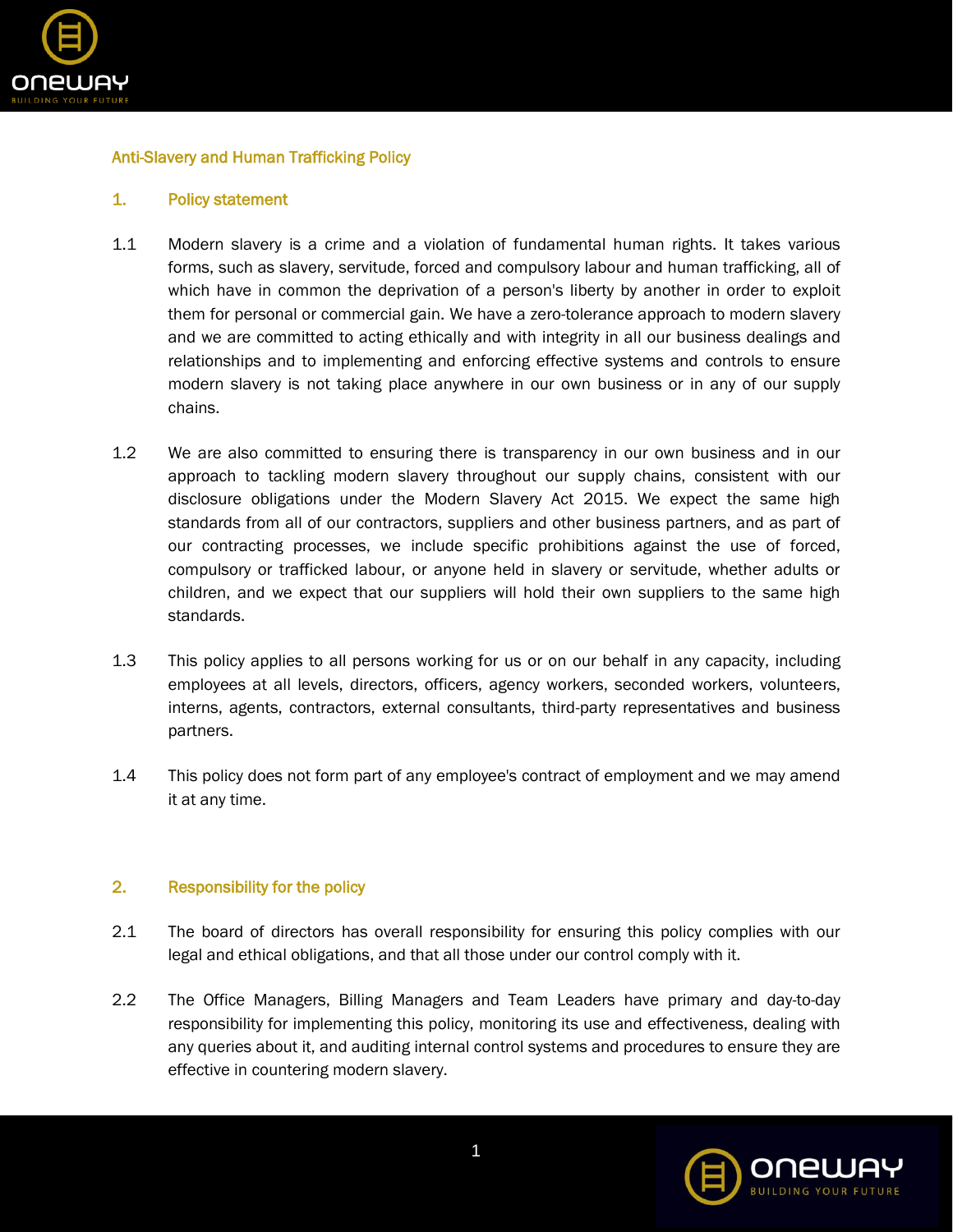

- 2.3 Management at all levels are responsible for ensuring those reporting to them understand and comply with this policy and are given adequate and regular training on it and the issue of modern slavery in supply chains.
- 2.4 You are invited to comment on this policy and suggest ways in which it might be improved. Comments, suggestions and queries are encouraged and should be addressed to the board of Directors

## 3. Compliance with the policy

- 3.1 You must ensure that you read, understand and comply with this policy.
- 3.2 The prevention, detection and reporting of modern slavery in any part of our business or supply chains is the responsibility of all those working for us or under our control. You are required to avoid any activity that might lead to, or suggest, a breach of this policy.
- 3.3 You must notify your manager as soon as possible if you believe or suspect that a conflict with this policy has occurred, or may occur in the future.
- 3.4 You are encouraged to raise concerns about any issue or suspicion of modern slavery in any parts of our business or supply chains of any supplier tier at the earliest possible stage.
- 3.5 If you believe or suspect a breach of this policy has occurred or that it may occur you must notify your manager as soon as possible.
- 3.6 If you are unsure about whether a particular act, the treatment of workers more generally, or their working conditions within any tier of our supply chains constitutes any of the various forms of modern slavery, raise it with your manager.
- 3.7 We aim to encourage openness and will support anyone who raises genuine concerns in good faith under this policy, even if they turn out to be mistaken. We are committed to ensuring no one suffers any detrimental treatment as a result of reporting in good faith their suspicion that modern slavery of whatever form is or may be taking place in any part of our own business or in any of our supply chains. Detrimental treatment includes dismissal, disciplinary action, threats or other unfavourable treatment connected with raising a concern. If you believe that you have suffered any such treatment, you should inform the compliance manager immediately. If the matter is not remedied, and you are an employee, you should raise it formally using our Grievance Procedure.